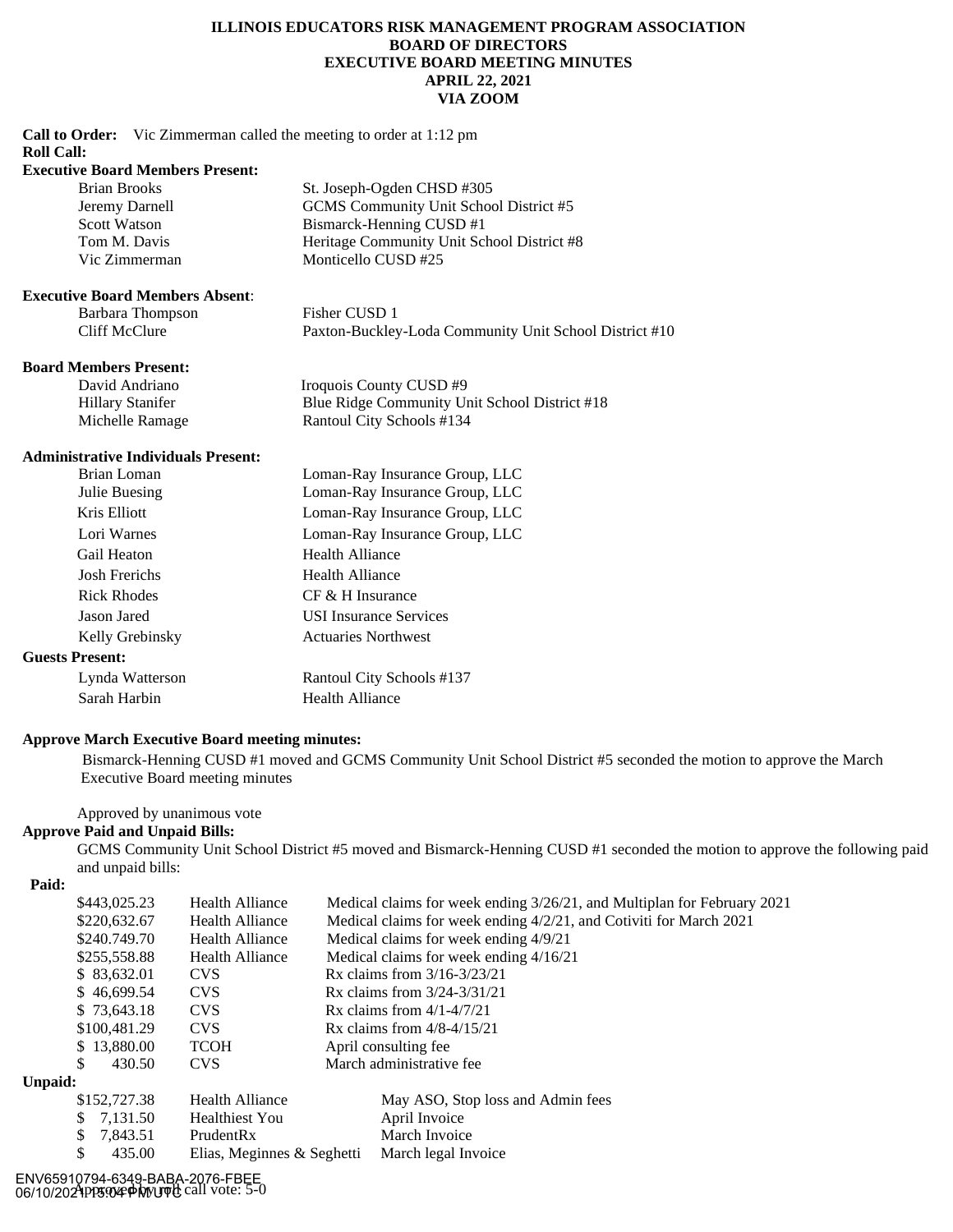#### **Financials:**

St. Joseph-Ogden CHSD #305 moved and Bismarck-Henning CUSD #1 seconded the motion to approve financials through April 22, 2021. The financials show income as \$1,725,282.48 and expenses totaling \$1,028,624.85 for an actual net monthly income of \$696,657.63. Balance in the trust account is \$1,719,995.03. Unpaid claims total \$0, total claims for the month are \$875,411.78. Stop loss reimbursement check in the amount of \$201,893.48 was received in the month of April.

Approved by unanimous vote

#### **Speaker Sarah Harbin from Health Alliance's Medical Management:**

Sarah Harbin from Medical Management discussed what Health Alliance's Medical Management team does and went over some reports pertaining to the IERMP. The team consists of 200 + clinical and non-clinical staff which assists with HA Health Coaching, Medical Management Analytics, Medicare Stars, Outpatient Care Coordination, HA Pharmacy, HA Quality Management and HA Utilization Management and Risk Adjustment Solutions. 9 of the 10 top high-cost members were contacted by Health Alliance to enroll in care coordination programs – 5 members participated, 3 members were unable to be reached and 1 member declined. IERMP's current plan designs offer favorable benefits for accessing preventive services and Medical Management recommends encouraging employees to attend annual and wellness visits and complete preventive screenings.

#### **Discuss and vote on changing the age of colon cancer screenings from the age of 50 to 45 upon renewal, January 1, 2022:** Health Alliance is moving to change the age of colon cancer screenings from 50 to 45 upon the recommendation from the American Cancer Society for their fully insured plans effective 7/1/21. Currently the IERMP's wellness benefit shows age 50 years old to be covered as wellness benefit. This will only play into effect the non HDHP plans since this is not federally mandated. More information is needed in order to bring this to vote.

This was tabled since no action was taken.

#### **Discuss looking at offering a \$0 copay for members using Quest and Labcorp for labs and looking at the out-of-network benefit for ER and Urgent Care:**

Brian Loman asked the board if they would be interested in him looking into offering a \$0 copay for members using Quest and Labcorp for labs and for checking into the out-of-network benefit for ER and Urgent care for changes to be made at renewal time. The Executive Board told him to continue looking into these benefits.

#### **Update on Nurse Navigator and Strive for Five:**

Nurse Navigator and Strive for Five is ready to be launched out to the districts. Meetings are already scheduled for next week and they can be held either in person or virtually depending on the district.

#### **Approve Schools eligible to join the IERMP:**

 **-Iroquois Special Education Association(IESA) – Tier 7**

St. Joseph-Ogden CHSD #305 moved and Bismarck-Henning CUSD #1 seconded the motion to approve Iroquois Special Education Association as a Tier 7.

#### **Update on HealthiestYou:**

Report was not available

#### **Discussion Items:**

**Hearing Aids update** – Currently this mandate is for fully insured plans and went to effect on  $1/1/20$ . Since the trust is self-funded this benefit can be added at any time. This benefit offers a maximum benefit of \$2500 for the hearing instrument and related services every 24 months. Kelly Grebinsky said we could treat this a rider for group who are wanting this benefit and would be decided on an group by group basis. This could be an added 2.5% to the monthly premiums. More information is requested in order to put this in place at renewal.

 Virtual Visits- Federal mandate extended telehealth visits until June 1, 2021 for a member to see their primary provider. This is for doctors who still want to continue to see their patients virtually.

#### **Informational Items:**

**-Loman-Ray Golf Outing – Monday, June**  $7<sup>th</sup>$  **at the Urbana County Club.** 

### **Adjournment:**

At 2:41 pm Bismarck-Henning CUSD #1 moved and Monticello CUSD #25 second the motion to adjourn the meeting.

Approved by unanimous vote

Vic Zimmerman **de Lander en Lander Brian Brooks** 

Chairman Secretary